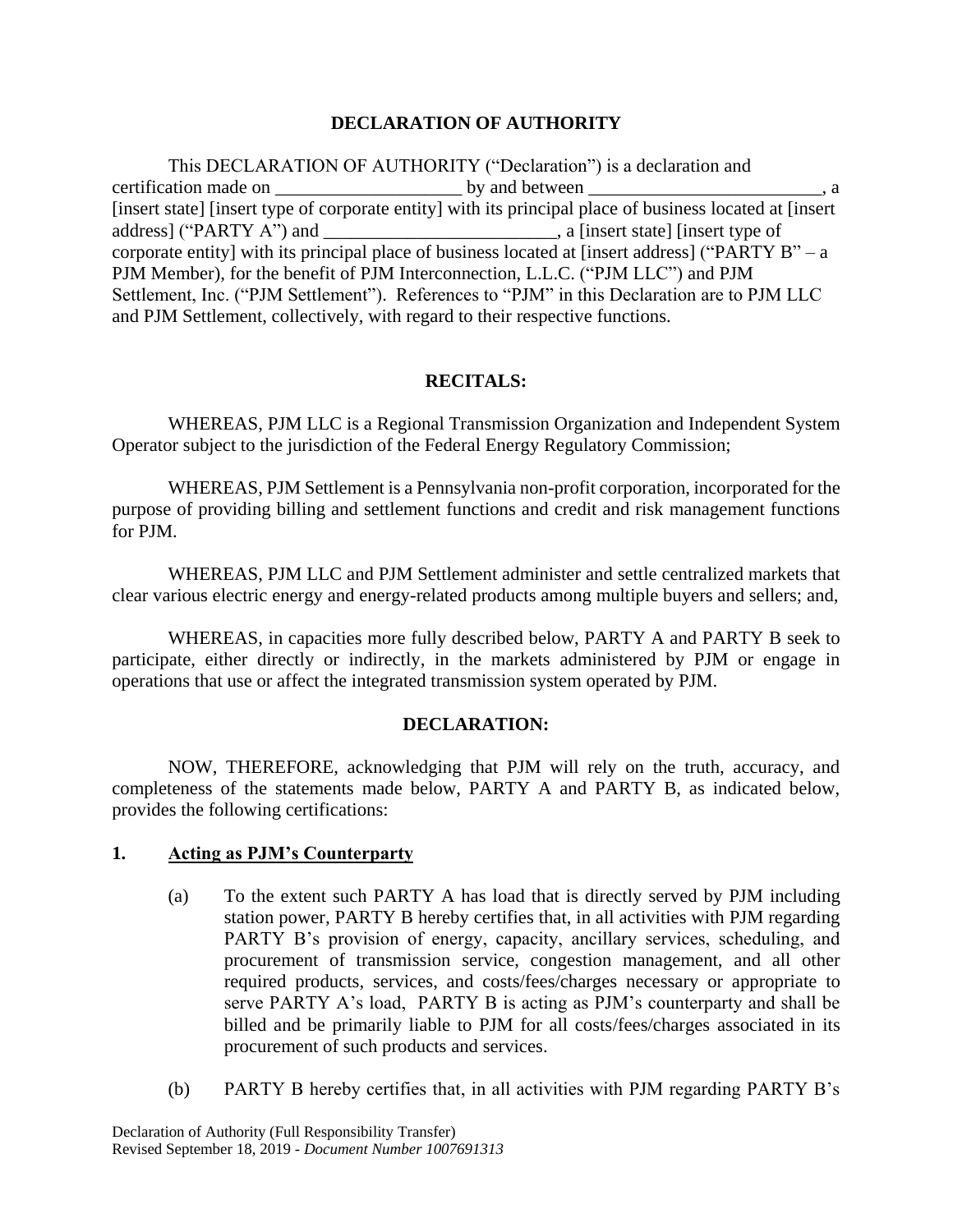bidding, sale, scheduling, dispatch, and delivery of energy, capacity, and ancillary services from generation owned or controlled by PARTY A as such are identified in Paragraph 4, PARTY B is PJM's counterparty and is entitled to receive from PJM, in its name, all revenues associated with its sales of such products and services; PARTY B shall be billed and be primarily liable to PJM for all costs/fees/charges associated with such resources whether such costs/fees/charges arise pursuant to the provisions of the PJM Open Access Transmission Tariff ("Tariff"), Amended and Restated Operating Agreement of PJM Interconnection, L.L.C. or Reliability Assurance Agreement Among Load Serving Entities in the PJM Region (individually "PJM Governing Document," and collectively "PJM Governing Documents") or any service agreement.

(c) PARTY A hereby certifies that, it is fully authorized to transfer and has in fact transferred, pursuant to a binding, legally enforceable agreement, to PARTY B the rights to PARTY A's generation. In this regard, PARTY A acknowledges that PARTY B, in acting as PJM's counterparty, is exclusively authorized to communicate and transact with PJM, as though PARTY B was the owner and operator of the identified generation. Furthermore, PARTY A acknowledges that PJM can communicate and transact directly with PARTY B in acting as PJM's counterparty, including directing PARTY A's generation in the event of system emergencies, as though PARTY B was the owner and operator of this generation. PARTY A accepts that it will follow any such direction, issued by PJM through PARTY B, affecting operation of its generation in the event of system emergencies.

### **2. Reliance By PJM On Certifications and Termination**

- (a) Each party, PARTY A and PARTY B, recognizes and accepts that PJM is relying on the truth, accuracy, and completeness of the certifications herein made in making its assessments as to creditworthiness and in assuring PJM's own compliance with its tariff, operating agreement, reliability agreement, and business practices.
- (b) Each party, PARTY A and PARTY B, recognizes and accepts that each has a continuing duty to notify PJM if and when the certifications, herein made, cease to be accurate or complete. Written notice of changes to the certifications and/or identification of resources herein must be provided by PARTY B (a PJM Member) to PJM at least thirty (30) days in advance of their effectiveness. If PARTY A is also a PJM Member, then both parties must provide thirty (30) days prior written notification in order for such changes to be effective. Such notification is required for changes to certifications and identification of resources.
- (c) PARTY A and PARTY B each recognizes and accepts that PJM or its members may suffer losses and damages if any certification is or becomes untrue, inaccurate, or incomplete. PARTY A and PARTY B agree to indemnify PJM for any losses and damages that it may suffer as a direct result of this Declaration. Nothing herein shall relieve PARTY A of its obligations pursuant to the PJM Governing Documents or any service agreement.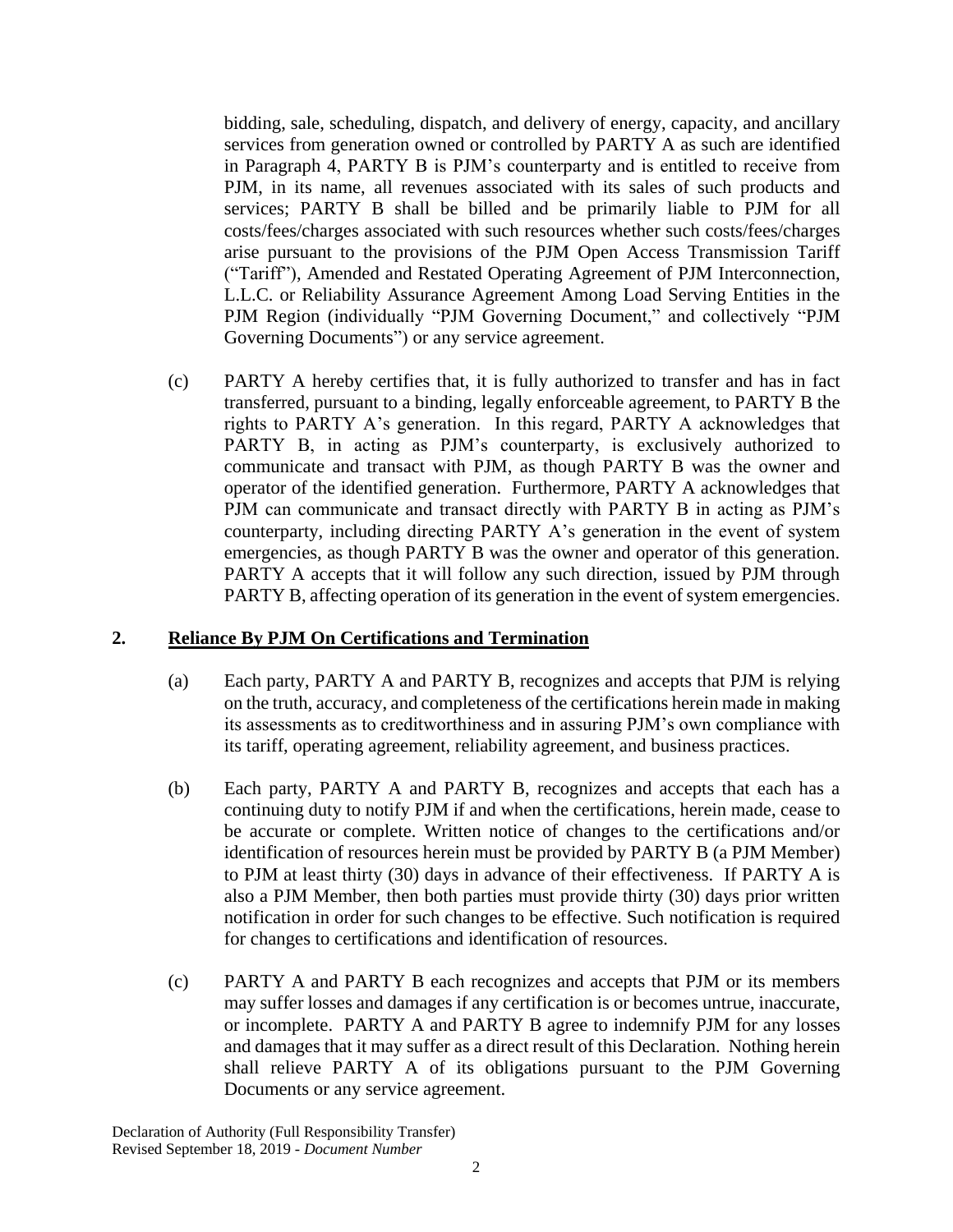- (d) Nothing in this Declaration shall be construed to create or give rise to any liability on the part of PJM, and PARTY A and PARTY B expressly waive any claims that may arise against PJM under this Declaration. PARTY A and PARTY B, jointly and severally, agree to hold PJM harmless from any claims or disputes related to this Declaration, both prior to and after termination. This Declaration shall not be construed to modify any of the PJM Governing Documents and in the event of conflict between this Declaration and the PJM Governing Documents, the applicable PJM Governing Document shall control.
- (e) PJM LLC and PJM Settlement are third-party beneficiaries to this Declaration and are entitled to the benefit of all representations, commitments obligations, and rights hereunder and may enforce the provisions hereof as if they were parties hereto.
- (f) PARTY A and PARTY B acknowledge that this Declaration shall not become effective until after PJM's Law Department indicates its approval of the Declaration by initialing below.
- (g) In order to terminate this Declaration, PARTY B (a PJM Member) must give PJM at least forty five (45) days' prior written notice of termination, in a form acceptable to PJM, provided, however, that no such notice of termination shall become effective until the conditions precedent set forth below are fully satisfied. If PARTY A is also a PJM Member, both parties must provide a joint written notice of termination to PJM, in a form acceptable to PJM, at least forty five (45) days prior to the proposed termination date. Prior to the termination becoming effective, unless the resources identified herein are permanently deactivating on the proposed termination date, the following conditions precedent set forth below must be satisfied:
	- i. Identifying the Subsequent Counterparty: PARTY B shall identify a PJM Member (such PJM Member may be PARTY A) ("Subsequent Counterparty") to satisfy any obligation relating to the subject resources, including but not limited to any must-offer requirements.
	- ii. New Declaration of Authority: Unless PARTY A is a PJM Member, PARTY A must provide a Declaration of Authority with a Subsequent Counterparty that shall have an effective date that is the day after the termination date of this Declaration.
	- iii. Credit: The Subsequent Counterparty, or PARTY A if it is a PJM Member and is taking over its obligations for itself, shall establish credit with PJM in accordance with PJM's Governing Documents.
	- iv. PJM Confirmation of Termination Effective Date: Upon the satisfaction of the other conditions precedent set forth above, the parties must obtain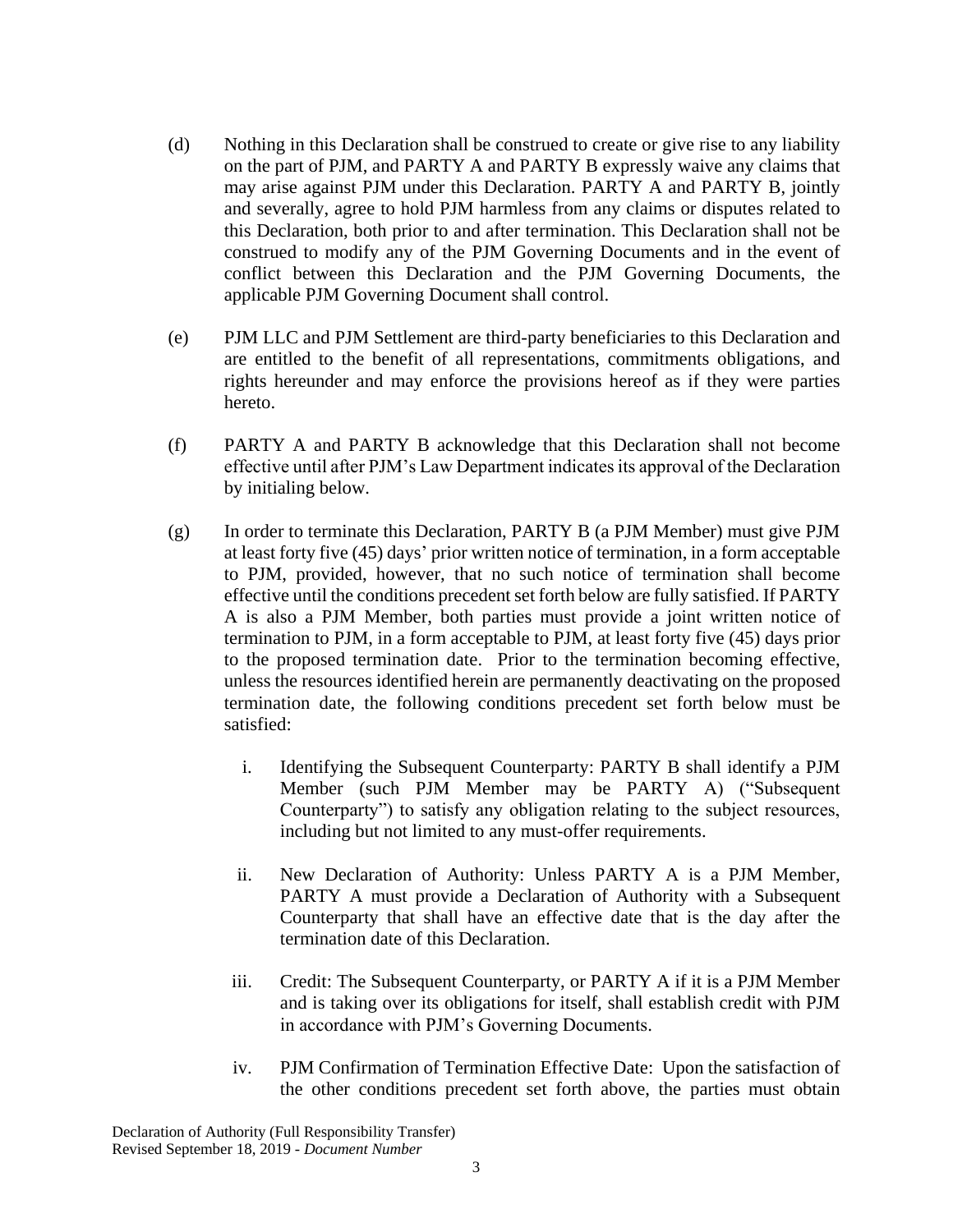written confirmation from PJM of the effective date of the termination of this Declaration. Unless and until such termination is effective, PJM shall be entitled to rely on this Declaration, as governing its relationship with PARTY A and PARTY B, as to the subject matter of this Declaration.

# **3. Advance Notice to PJM of Proposed Deactivation of Resource**

Should PARTY A intend to deactivate any resource in the PJM region, it will provide advance notice to PJM, either directly or through PARTY B, in accordance with Tariff, Part V and otherwise adhere to the process applicable to the deactivation of generating resources in the PJM region, as set forth in Tariff, Part V.

# **4. Identification of Resources(s)**

Pursuant to this section, PARTY B has been authorized to act on behalf of PARTY A for the following resources. The responsibility allocations requested in this section shall go into effect on the Effective Date of this Declaration.

| <b>Generator Name</b><br>(ISA/WMPA/CSA) | <b>Resource</b><br><b>Name</b><br>(Capacity<br><b>Exchange)</b> | Resource I.D.<br>(Capacity<br>Exchange) | <b>Unit Name</b><br>(Markets)<br>Gateway) | Unit I.D.<br>(Markets<br>Gateway) | <b>PJM</b><br>Queue<br><b>Number</b> |
|-----------------------------------------|-----------------------------------------------------------------|-----------------------------------------|-------------------------------------------|-----------------------------------|--------------------------------------|
|                                         |                                                                 |                                         |                                           |                                   |                                      |
|                                         |                                                                 |                                         |                                           |                                   |                                      |
|                                         |                                                                 |                                         |                                           |                                   |                                      |
|                                         |                                                                 |                                         |                                           |                                   |                                      |
|                                         |                                                                 |                                         |                                           |                                   |                                      |
|                                         |                                                                 |                                         |                                           |                                   |                                      |

# **5. Effective Date(s).**

PARTY B is authorized to act on behalf of PARTY A as of  $\cdot$  20 ("Effective Date"). Notwithstanding the foregoing, *in all cases the fully executed Declaration must be received by PJM at least three (3) business days prior to the requested Effective Date*. If the fully executed Declaration is received by PJM less than three (3) business days before the requested Effective Date, the Declaration shall be void and PARTY B will not be permitted to act on behalf of PARTY A until a new Declaration with an Effective Date acceptable to PJM is received.

The Effective Date shall not be prior to the date on which the Declaration is fully executed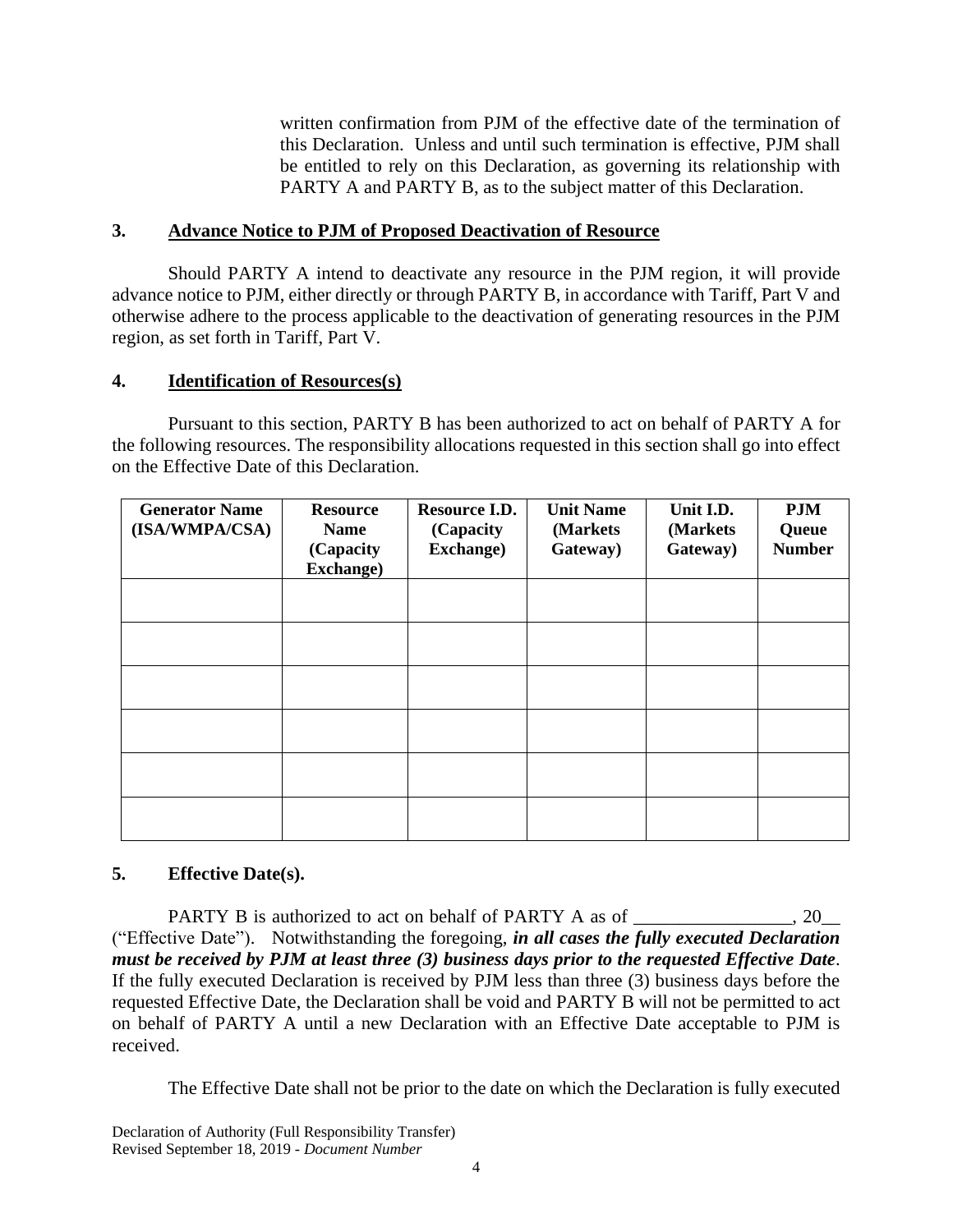by PARTY A and PARTY B.

### **6. Further Delegation to Additional Parties:**

PARTY A hereby  $\lceil \frac{\text{authorizes/does not authorized} }{\text{Pattern} \cdot \text{PARTY}} \rceil$  to assign  $\lceil \frac{\text{any/specific} - \text{so list if}}{\text{PARTY}} \rceil$ only certain ones are being so authorized] of these responsibilities to another third party agent or assign pursuant to a separate and valid DOA between PARTY B and that third party.

#### **7. Notices.**

Any notice or request made to or by PARTY A, PARTY B, or PJM, shall be made to the representative indicated below.

If to PJM: PJM Interconnection, L.L.C. Attn: General Counsel 2750 Monroe Blvd. Audubon, PA 19403

and

PJM Interconnection, L.L.C. Attn: Member Relations 2750 Monroe Blvd. Audubon, PA 19403

### If to PARTY A:

Attn: \_\_\_\_\_\_\_\_\_\_\_\_\_\_\_\_\_\_\_

\_\_\_\_\_\_\_\_\_\_\_\_\_\_\_\_\_\_\_\_\_\_\_\_

\_\_\_\_\_\_\_\_\_\_\_\_\_\_\_\_\_\_\_\_\_\_\_\_

 $\frac{1}{2}$  ,  $\frac{1}{2}$  ,  $\frac{1}{2}$  ,  $\frac{1}{2}$  ,  $\frac{1}{2}$ 

If to PARTY B:

\_\_\_\_\_\_\_\_\_\_\_\_\_\_\_\_\_\_\_\_\_\_\_\_ Attn: \_\_\_\_\_\_\_\_\_\_\_\_\_\_\_\_\_\_\_

\_\_\_\_\_\_\_\_\_\_\_\_\_\_\_\_\_\_\_\_\_\_\_\_

Declaration of Authority (Full Responsibility Transfer) Revised September 18, 2019 - *Document Number*